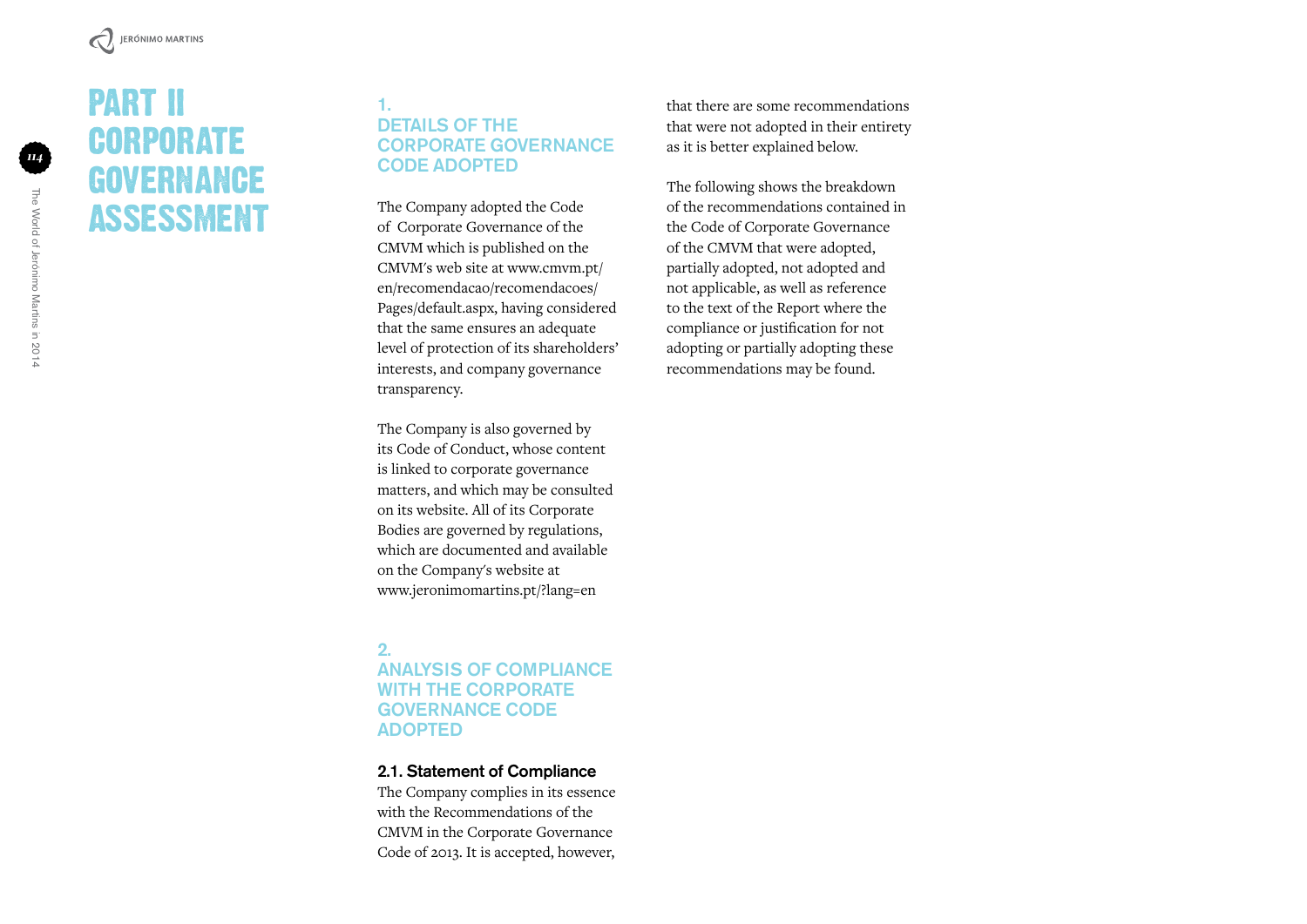*115*

The World of Jerónimo Martins in 2014

The World of Jerónimo Martins in 2014

| Recommendation                         | <b>Status Regarding The Adoption</b>             | <b>Referral To The Cgr Text</b>                                                                                  |  |
|----------------------------------------|--------------------------------------------------|------------------------------------------------------------------------------------------------------------------|--|
| <b>I. VOTING AND CORPORATE CONTROL</b> |                                                  |                                                                                                                  |  |
| 1.1.                                   | Adopted                                          | Part I, Section B, Sub-section I, point 12                                                                       |  |
| 1.2.                                   | Adopted                                          | Part I, Section B, Sub-section I, point 12                                                                       |  |
| L3.                                    | Adopted                                          | Part I, Section B, Sub-section I, point 12                                                                       |  |
| 1.4.                                   | Adopted                                          | Part I, Section B, Sub-section I, point 13                                                                       |  |
| 1.5.                                   | Adopted                                          | Part I, Section A, Sub-section I, points 4 and 5 and Section B, Sub-section I, point 12                          |  |
|                                        | <b>II. SUPERVISION, MANAGEMENT AND OVERSIGHT</b> |                                                                                                                  |  |
|                                        |                                                  | <b>II.1. Supervision and Management</b>                                                                          |  |
| II.1.1.                                | Adopted                                          | Part I, Section B, Sub-section II, points 21 and 28                                                              |  |
| II.1.2.                                | Adopted                                          | Part I, Section B, Sub-section II, point 21                                                                      |  |
| II.1.3.                                | Not applicable                                   |                                                                                                                  |  |
| II.1.4.                                | Adopted                                          | Part I, Section B, Sub-section II, points 24, 25, 29 and Section D, Sub-section III, point 69                    |  |
| II.1.5.                                | Adopted                                          | Part I, Section C, Sub-section III, points 50, 52 and 54                                                         |  |
| II.1.6.                                | Adopted                                          | Part I, Section B, Sub-section II, point 18                                                                      |  |
| II.1.7.                                | Adopted                                          | Part I, Section B, Sub-section II, point 18                                                                      |  |
| II.1.8.                                | Adopted                                          | Part I, Section B, Sub-section II, point 21                                                                      |  |
| II.1.9.                                | Not applicable                                   |                                                                                                                  |  |
| II.1.10.                               | Adopted                                          | Part I, Section B, Sub-section II, point 21                                                                      |  |
|                                        |                                                  | <b>II.2. Supervision</b>                                                                                         |  |
| II.2.1.                                | Partially adopted                                | Part I, Section B, Sub-section II, point 19 and Sub-section III, points 32, 33, and Part II, point 2.1., sub. a) |  |
| II.2.2.                                | Adopted                                          | Part I, Section B, Sub-section II, point 30                                                                      |  |
| II.2.3.                                | Adopted                                          | Part I, Section B, Sub-section II, point 45                                                                      |  |
| II.2.4.                                | Adopted                                          | Part I, Section B, Sub-section II, point 30 and Section C, Sub-section III, point 52                             |  |
| II.2.5.                                | Adopted                                          | Part I, Section B, Sub-section II, point 29 and Section C, Sub-section III, point 50                             |  |
|                                        |                                                  | <b>II.3. Remuneration Setting</b>                                                                                |  |
| II.3.1.                                | Adopted                                          | Part I, Section D, Sub-section II, point 67                                                                      |  |
| II.3.2.                                | Adopted                                          | Part I, Section D, Sub-section II, point 67                                                                      |  |
| II.3.3.                                | Partially Adopted                                | Part I, Section D, Sub-section III, point 69 and Part II, point 2.1, sub. b)                                     |  |
| II.3.4.                                | Not applicable                                   | Part I, Section D, Sub-section III, points 73 and 74                                                             |  |
| II.3.5.                                | Adopted                                          | Part I, Section D, Sub-section III, points 69 and 76                                                             |  |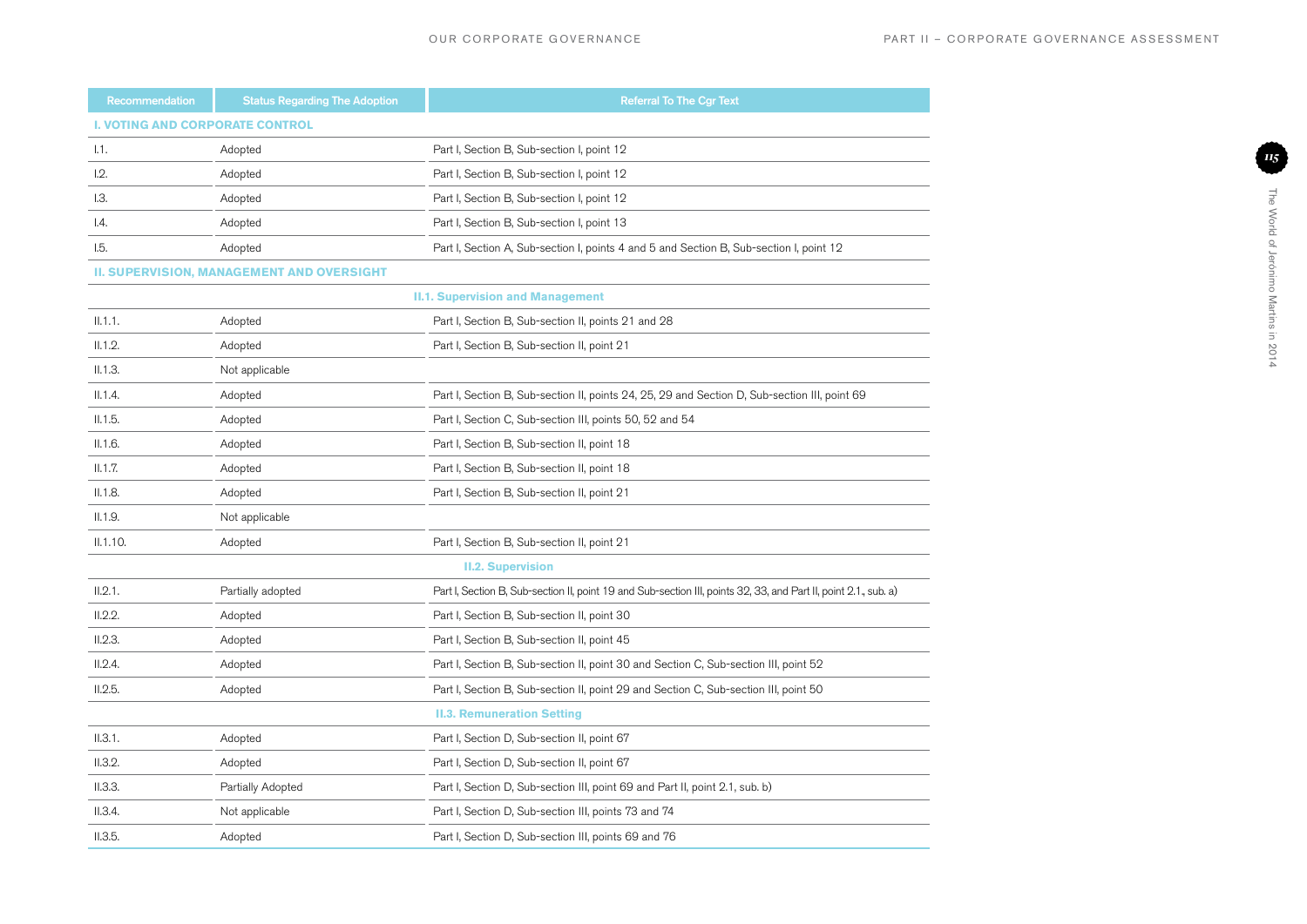# PART II **CORPORATE GOVERNANCE** ASSESSMENT

| <b>Recommendation</b>                                   | <b>Status Regarding the Adoption</b> | <b>Referral to the CGR Text</b>                                                                                                     |  |  |
|---------------------------------------------------------|--------------------------------------|-------------------------------------------------------------------------------------------------------------------------------------|--|--|
| <b>III. REMUNERATION</b>                                |                                      |                                                                                                                                     |  |  |
| III.1.                                                  | Adopted                              | Part I, Section D, Sub-section III, point 69                                                                                        |  |  |
| III.2.                                                  | Adopted                              | Part I, Section D, Sub-section III, point 69 and Sub-section IV, points 77, 78 and 79                                               |  |  |
| III.3.                                                  | Not Adopted                          | Part I, Section D, Sub-section III, point 69 and Part II, point 2.1. sub.s b) and c)                                                |  |  |
| III.4.                                                  | Not Adopted                          | Part I, Section D, Sub-section III, point 72 and Part II, point 2.1. sub. d)                                                        |  |  |
| III.5.                                                  | Adopted                              | Part I, Section D, Sub-section III, point 69                                                                                        |  |  |
| III.6.                                                  | Not applicable                       | Part I, Section D, Sub-section III, points 69, 73 and 74                                                                            |  |  |
| III.7.                                                  | Not applicable                       | Part I, Section D, Sub-section III, points 69 and 74                                                                                |  |  |
| III.8.                                                  | Adopted                              | Part I, Section D, Sub-section III, point 69, and Sub-section V, point 84                                                           |  |  |
| <b>IV. AUDITING</b>                                     |                                      |                                                                                                                                     |  |  |
| IV.1.                                                   | Adopted                              | Part I, Section B, Sub-section V, point 42                                                                                          |  |  |
| IV.2.                                                   | Partially Adopted                    | Part I, Section B, Sub-section II, point 30, Sub-section III, point 37,<br>Sub-section V, point 46, and Part II, point 2.1, sub. e) |  |  |
| IV.3.                                                   | Adopted                              | Part I, Section B, Sub-section V, point 44                                                                                          |  |  |
| V. CONFLICTS OF INTEREST AND RELATED PARTY TRANSACTIONS |                                      |                                                                                                                                     |  |  |
| $V.1$ .                                                 | Adopted                              | Part I, Section A, Sub-section II, point 10, Section E, Sub-section I, points 89 and 91                                             |  |  |
| V.2.                                                    | Adopted                              | Part I, Section E, Sub-section I, point 91                                                                                          |  |  |
| <b>VI. INFORMATION</b>                                  |                                      |                                                                                                                                     |  |  |
| VI.1.                                                   | Adopted                              | Part I, Section C, Sub-section IV, point 56 and Sub-section V, point 59                                                             |  |  |
| VI.2.                                                   | Adopted                              | Part I, Section C, Sub-section IV, points 56 and 58                                                                                 |  |  |

In light of the text of the recommendations, the following recommendations, also referenced in the table above, were not fully complied with. The corresponding explanations are detailed below.

a) Regarding **recommendation II.2.1.** it is hereby clarified that the Audit Committee saw fit to appoint as its Chairman the Director that undertook that role during the previous mandate, despite the fact that this Director no longer met the objective independence criteria defined in Subparagraph b of Paragraph 5 of Article 414 of the Commercial Companies Code, bearing in mind the high degree of independence shown by the Chairman of this Committee in exercising his functions to date. In the benefit of the Company and its Shareholders, the Audit Committee decided to maintain its Chairman.

*116*